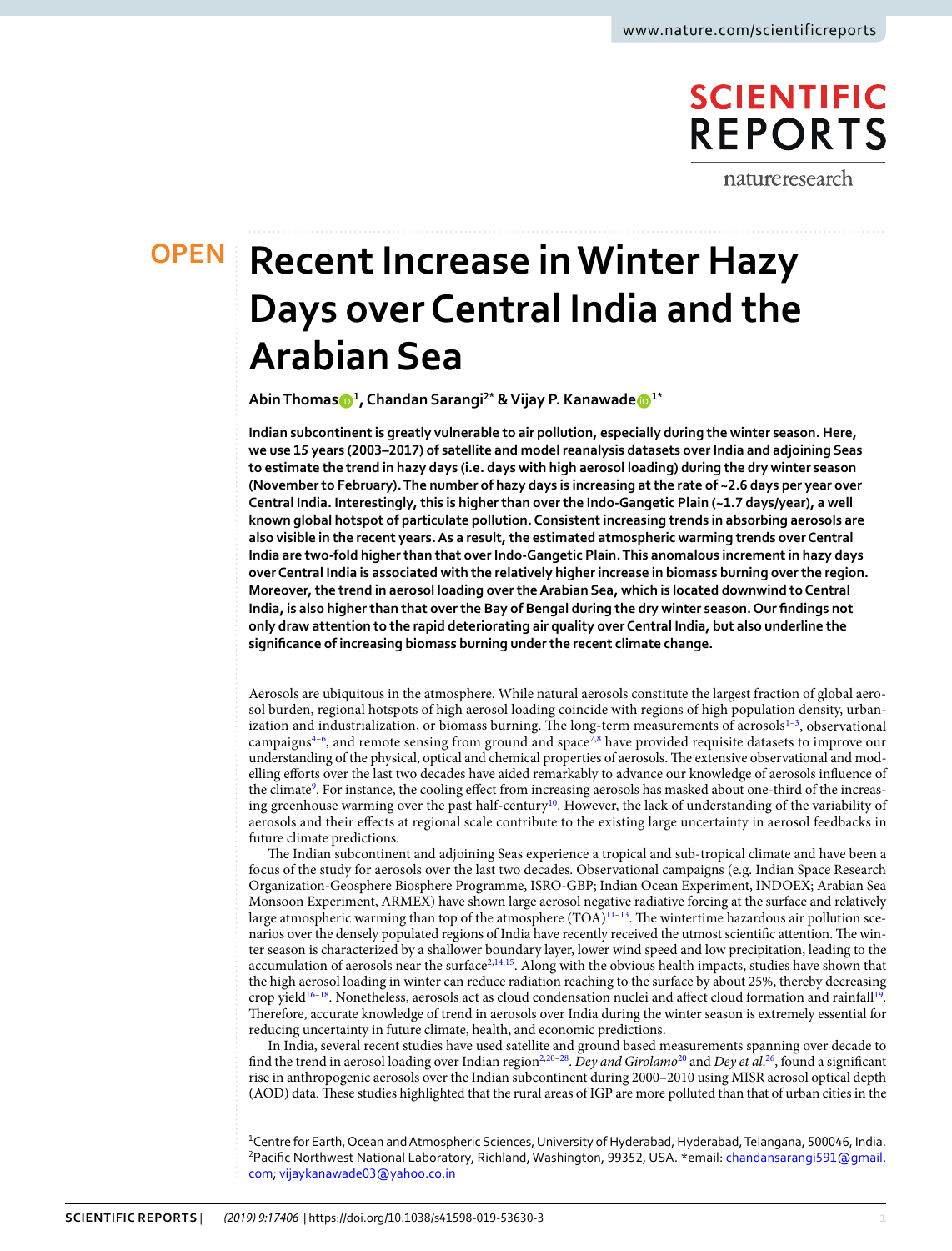

<span id="page-1-0"></span>

peninsular India. Kaskaoutis et al.<sup>[22](#page-7-19)</sup>, found an increasing trend in AOD over Kanpur (located in IGP), especially during the post-monsoon and winter seasons based on Aerosol Robotic Network (AERONET) AOD data from 2001 to 2010. Hsu et al.<sup>[25](#page-7-20)</sup>, also found an increasing trend in fine mode anthropogenic aerosols over North India and Bay of Bengal (BoB), particularly during the dry winter and post-monsoon seasons using SeaWiFS measure-ment from 1997 to 2010. Ramachandran et al.<sup>[23](#page-7-21)</sup>, attributed the incremental trend in aerosols over New Delhi to anthropogenic aerosols and over Northeast India to increase in forest fire and biomass burning emissions. Babu et al.<sup>[2](#page-7-10)</sup>, showed an increasing trend in anthropogenic contribution to total aerosol loading during the dry winter season. Moorthy et al.<sup>[21](#page-7-22)</sup>, also found an increasing trend in aerosol loading in the current decade than its value in 1985. Srivasthava<sup>[24](#page-7-23)</sup> highlighted that the more than 70% of the Indian subcontinent shows a positive trend in AOD from 2 to 6% during the winter and pre-monsoon seasons, with a trend of  $>$ 6% over BoB. Kumar et al.<sup>[27](#page-7-24)</sup>, recently found a relatively high aerosol loading over IGP as compared to other parts of India, but a statistically insignificant increasing trend of 0.002 AOD/year using MODIS-TERRA and nine ground-based stations data. They also observed a strong seasonality in aerosol loading with the dominance of fine mode aerosols over IGP, especially during the dry winter season. Most of these previous studies highlight the increasing trend of aerosol loading over highly polluted IGP and northern BoB in last two decades due to anthropogenic emissions.

Using 15 years of satellite (MODIS and OMI) observations and reanalysis (MERRA-2) data products, we illustrate that aerosol loading over Central India and the Arabian Sea during the dry winter season is increasing at a greater rate than that over IGP and the BoB in the recent years. We focused our analyses for the dry winter season (November to February) since the number of hazy days is highest during the season. A hazy day is referred to as the day with high aerosol loading (i.e. AOD greater than 66<sup>th</sup> percentile value over a location).

### **Results and Discussion**

**Trend in the number of hazy days.** The entire time period (2003–2017) is split into two sub-periods; past years (2003–2007) and recent years (2013–2017) to highlight changes in aerosol loading in the current decade compared to that of the previous decade. Figure [1](#page-1-0) shows averaged spatial distribution of MODIS columnar AOD and OMI UV aerosol index (UV-AI) over India and adjoining Seas for the past and the recent years. The increased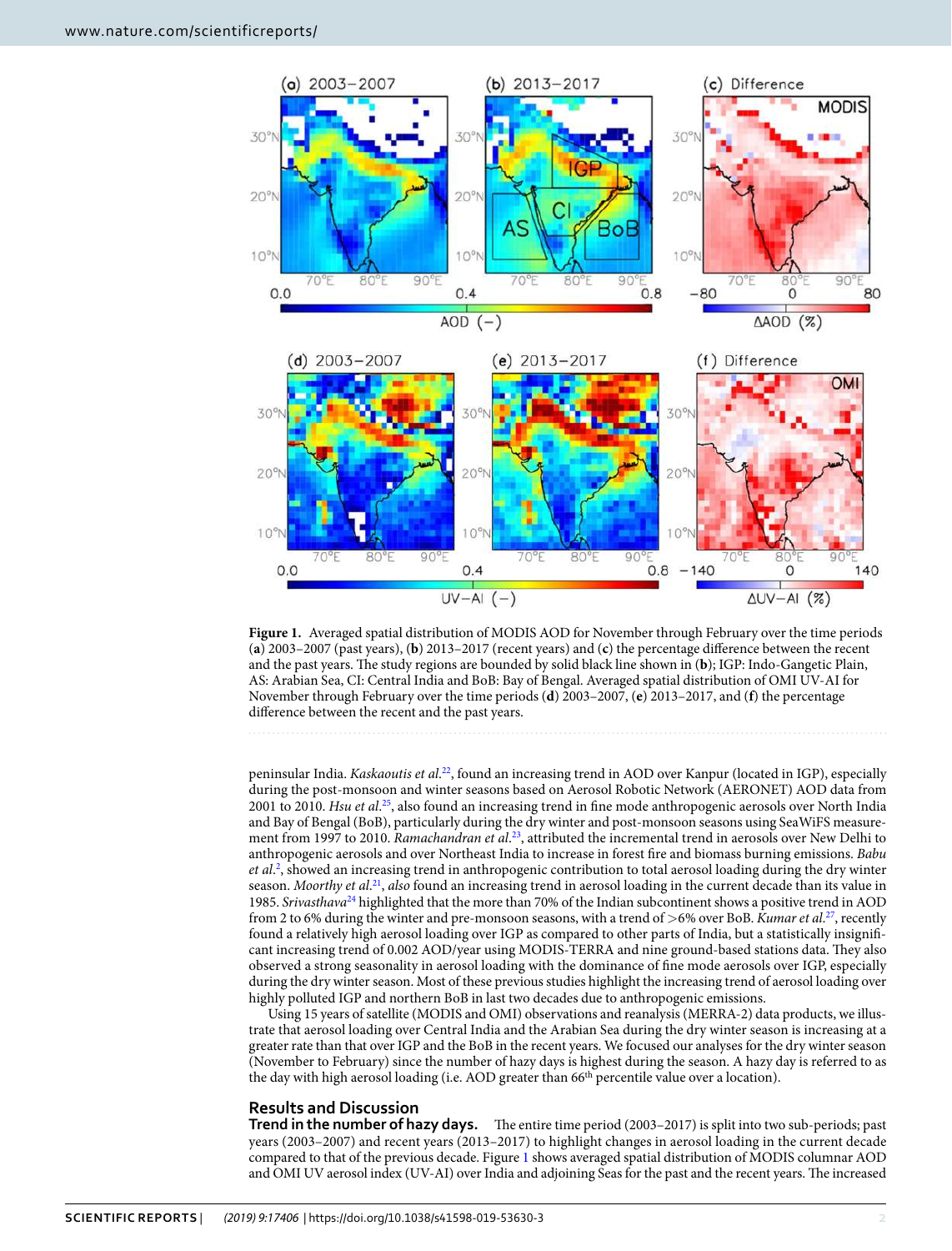

<span id="page-2-0"></span>**Figure 2.** Trend in the number of days with aerosol loading from low to high regimes. (**a**) The number of days with low ( $\langle 33^{\text{rd}}$  percentile value of AOD), medium (33–66<sup>th</sup>) and high ( $>66^{\text{th}}$ ) aerosol loading for November-February of 2003–2007 (**b**) same as (**a**) except that for 2013–2017. (**c**) Trend in the number of days with <33rd , 33–66th and >66th percentile values of AOD for November–February of 2003–2017. Black dots indicate statistical significance using Student's t-test at a confidence interval of 95%.

aerosol loading in the recent years  $(2013-2017)$  is clearly evident, analogous to several previous studies<sup>[2,](#page-7-10)[20–](#page-7-16)[25,](#page-7-20)[27](#page-7-24)</sup>. The rate of change in the aerosol loading between the past and the recent years is distinctive regionally due to the variability in aerosol emission rates and latitudinal diverse climatic conditions. OMI retrieved UV-AI, which is a measure of UV-absorbing aerosol particles such as soot/smoke and mineral dust, show similar distinctive enhancement as that of AOD over Central India. This suggests the incremental dominance of absorbing aerosols over Central India in the recent years.

We first compare the number of days from low to high aerosol loading between the past and the recent years. In order to do this, the daily AOD observations are segregated into three percentile bins: AOD less than 33<sup>rd</sup> percentile, between the value 33<sup>rd</sup> and 66<sup>th</sup> percentile, and greater than 66<sup>th</sup> percentile values over each 1° × 1° grid based on the AOD values for November through February of the year 2003. The bins are identified as three distinct aerosol loading regimes; low  $(<$ 33<sup>rd</sup> percentile), medium (33–66<sup>th</sup> percentiles), and high (>66<sup>th</sup> percentile). Then, the number of days for each of these regimes is counted during the past (Fig. [2\(a\)\)](#page-2-0) and the recent (Fig. [2\(b\)\)](#page-2-0) time periods. The number of days with low and medium aerosol loading has reduced in the recent years as compared to the past years (Fig.  $2(a,b)$ ). But, the days with high aerosol loading (>66<sup>th</sup> percentile) have increased in the recent years over India and adjoining Seas (Fig.  $2(a,b)$ ). Interestingly, the rate of increase in the number of high aerosol loading (i.e. hazy) days over CI is higher (~2.6 days/season) than over IGP (~1.8 days/season) (Fig. S1). This rate is also higher over the AS (~1.9 days/season) than over the BoB (~1.1 days/season). Noticeably, all the four regions have about two-fold high aerosol loading days in the year 2017 as compared to the year 2003 (Fig. S1).This indicates that the aerosol burden over India is typically shifted to higher values in the recent decade relative to the previous decade. It should be noted that MODIS retrieved AOD over IGP in the dry winter season is often plagued under foggy conditions, but we have removed AOD > 1.0 to avoid fog/cloud contaminated AOD retrievals in our analysis[29,](#page-7-25)[30](#page-7-26). Wintertime fog thickens overnight and on till about an hour after sunrise. Then,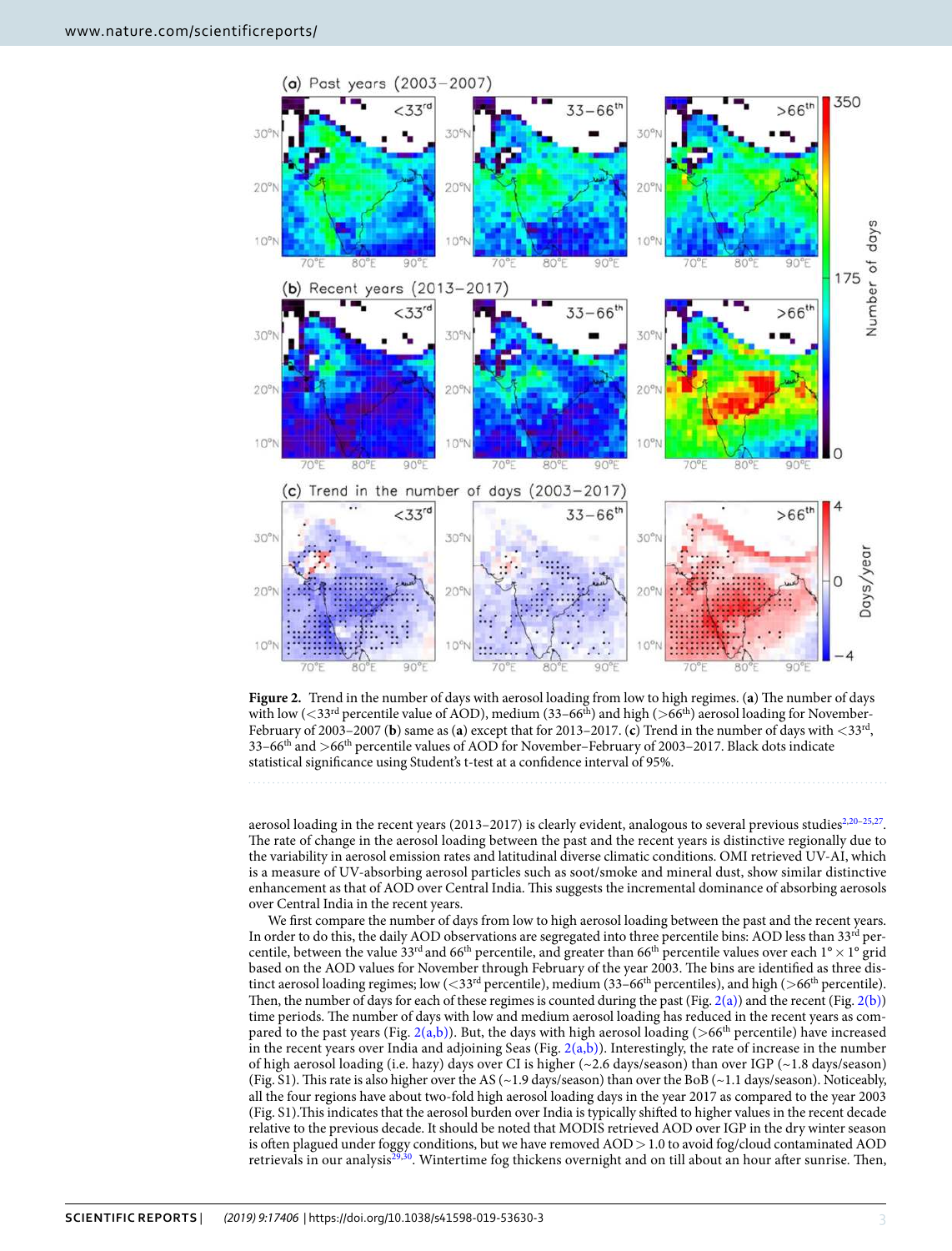

<span id="page-3-0"></span>**Figure 3.** The percentage difference in the frequency distribution of (**a**) MODIS AOD, (**b**) MERRA-2 AOD, (**c**) MERRA-2 (BC + OC) AOD and (**d**) MERRA-2 sulfate AOD between the past and the recent years over different study regions.

it gradually disperse or thin out by noontime via effective ventilation<sup>[31](#page-8-0)</sup> and since AQUA instrument onboard MODIS has overpass over India at about 1:30 pm local time, chances of fog to influence the results are negligible.

Further, the trend in the number of days for each of the percentile regime is calculated from 2003 to 2017 (Fig. [2\(c\)\)](#page-2-0). The trend in the number of days with low to medium aerosol loading days is found to be negative over India and adjoining Seas. But, the trend in the number of days with high aerosol loading days is found to be positive, with significantly positive values over CI and the AS as compared to IGP, analogous to our finding from Fig. [2\(b\).](#page-2-0) Previous studies have reported increasing aerosol loading trend over India using both the ground-based<sup>[2,](#page-7-10)[21,](#page-7-22)[22,](#page-7-19)[28](#page-7-17)</sup> and satellite observations<sup>[1](#page-7-0)[,20](#page-7-16),[23](#page-7-21),[24](#page-7-23),[32](#page-8-1)</sup>. But, we find that the increasing aerosol loading trend is more pronounced over CI and the AS, with >2 days per season over the time period from 2003 to 2017. Moorthy et al.<sup>[33](#page-8-2)</sup>, also revealed that the rate of increase in columnar AOD was more rapid (~4%) during the time period from 2000 to 2011 compared to the previous decade and that Central Peninsular India showed the highest increasing trend (3.63%/year) than the Southern Peninsular and Northern India, with higher rates during the winter season as compared to other seasons. A recent study also showed less significant increasing trends in AOD over IGP over last decade<sup>[27](#page-7-24)</sup>.

The difference in the percentage frequency distribution for MODIS AOD between the past and the recent years shows a decreasing frequency of low aerosol loading (AOD bin of 0.1), whereas it shows an increasing frequency of medium to high aerosol loading (AOD bin >0.4) (Fig. [3\(a\)](#page-3-0)) over all study regions. We also find that MERRA-2 reanalysis data is able to reproduce similar intensity-frequency variation in the AOD (Fig. [3\(b\)](#page-3-0)). In order to examine the changes in various aerosol species associated with the observed increasing trend in total aerosol loading, we calculate the percentage frequency distribution for species-wise AOD separately for the past and the recent years for different regions of India (Fig. S2). The differences in the percentage frequency distribution for these variables between the past and the recent years are then plotted in Fig. [3\(c,d\).](#page-3-0) The BC and OC AOD is clubbed together as they are co-emitted from various local sources, both anthropogenic aerosols and biomass burning. The natural emissions like sea salt (SS) and dust AOD, which are mostly transported into CI and IGP domain, are also shown in Fig. S3. Intensity-frequency variability similar to that seen for composite AOD (Fig. [3\(a,b\)](#page-3-0) is present for  $BC + OC$  and sulfate (Fig. [3\(c,d\)\)](#page-3-0) species over both IGP and CI regions. Interestingly, similar changes are not seen for the case of transported species i.e. SS and dust AOD which indicates that the change in total aerosol loading may be attributed to increase in the local emissions. Moreover, the intensity-frequency variation is more prominent over CI and the AS compared to that over IGP. Further, the differences in the vertical aerosol mixing ratio profiles illustrate significant enhancement in BC and OC from the surface to 700hPa (~3.1 km) which imply near-surface sources (Fig. S5). But, the anomalous enhancements in BC and OC mixing ratios are higher over CI in the recent years than over the IGP.

Interestingly, the intensity-frequency changes in AOD observed over the AS region is more prominent compared to the BoB region. In addition, the anthropogenic species over the AS, particularly BC, OC, and sulfate, are found to be three times higher than SS aerosols during the winter season (Figs. [3](#page-3-0) and S3). The mean wind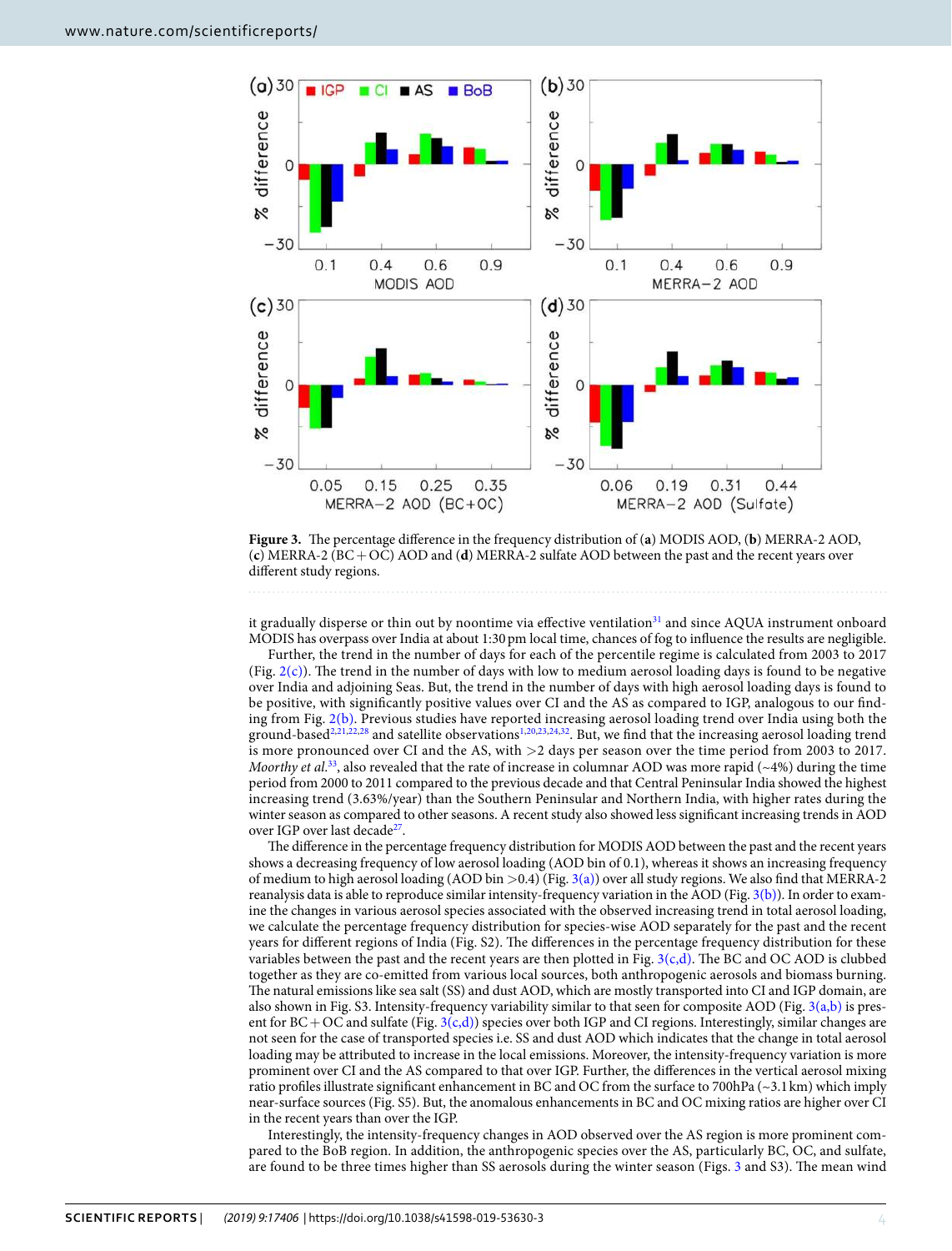

<span id="page-4-0"></span>

circulation clearly illustrates predominant northeasterly flow over the continental region mostly flowing into the AS i.e. the AS is located in the downwind regions of CI (Fig. S4). Thus, the BC, OC, and sulfate aerosols over the AS are probably transported from local anthropogenic emissions over the CI. This also explains the high percentage change in aerosol loading over the AS than the BoB in the recent years (Fig. [3](#page-3-0)). This suggests that the increase in continental aerosol emissions has profound impact on the aerosol loading over the adjacent marine regions. This finding is different from previous investigators as those studies indicated that the aerosol loading over the BoB is higher than over the AS, and that the relative contribution of anthropogenic aerosol mass tend to be higher over the BoB[34–](#page-8-3)[37](#page-8-4). It could be noted that most of these studies used data prior to the year 2012, except the recent study by Srivastava<sup>[24](#page-7-23)</sup>, further highlighting the significance of our finding on aerosol perturbations in the recent years (2013–2017).

Rapid urbanization in developing nations like India is generally the primary source of the overall aerosol burden[38,](#page-8-5)[39](#page-8-6). For example, out of the ten most populous metropolitan areas in India, five of them lie within CI region (Bangalore, Hyderabad, Mumbai, Nagpur and Pune) and these cities are known for rapid change in the land use and land cover over the last decade<sup>[40](#page-8-7)</sup>. It should be noted that forests, shrubs, and cropland contributes to a large fraction of the land cover over Central India. As a result, the biomass burning activities peak within the two central states (Madhya Pradesh and Maharashtra), accounting for about 36% of the total fire counts in India<sup>[41](#page-8-8)</sup>. Besides, the Eastern Ghats in Central Eastern India is a dense active fire hotspot, owing to shifting cultivation practices and clearing of mixed deciduous forest in the late winter season<sup>[42](#page-8-9),[43](#page-8-10)</sup>. Therefore, biomass burning (e.g. forest fires, crop residue burning, trash/wood burning), which is a major sources of aerosol loading over India[44](#page-8-11), can contribute significantly to this anomalous enhancement in AOD in the recent decade. Figure  $4(a-c)$  presents spatial map of  $1^\circ \times 1^\circ$  gridded total fire counts over India during the past and the recent years and difference between them. The spatio-temporal variability in fire counts over CI (Fig.  $4(a,b)$ ) is consistent with the spatial variability in aerosol loading and AI (Fig. [1](#page-1-0)). Further, the monthly fire count difference (Fig. S6) correlates spatially with the monthly trend in the number of days with high aerosol loading (Fig. S7), particularly over CI. We have then counted the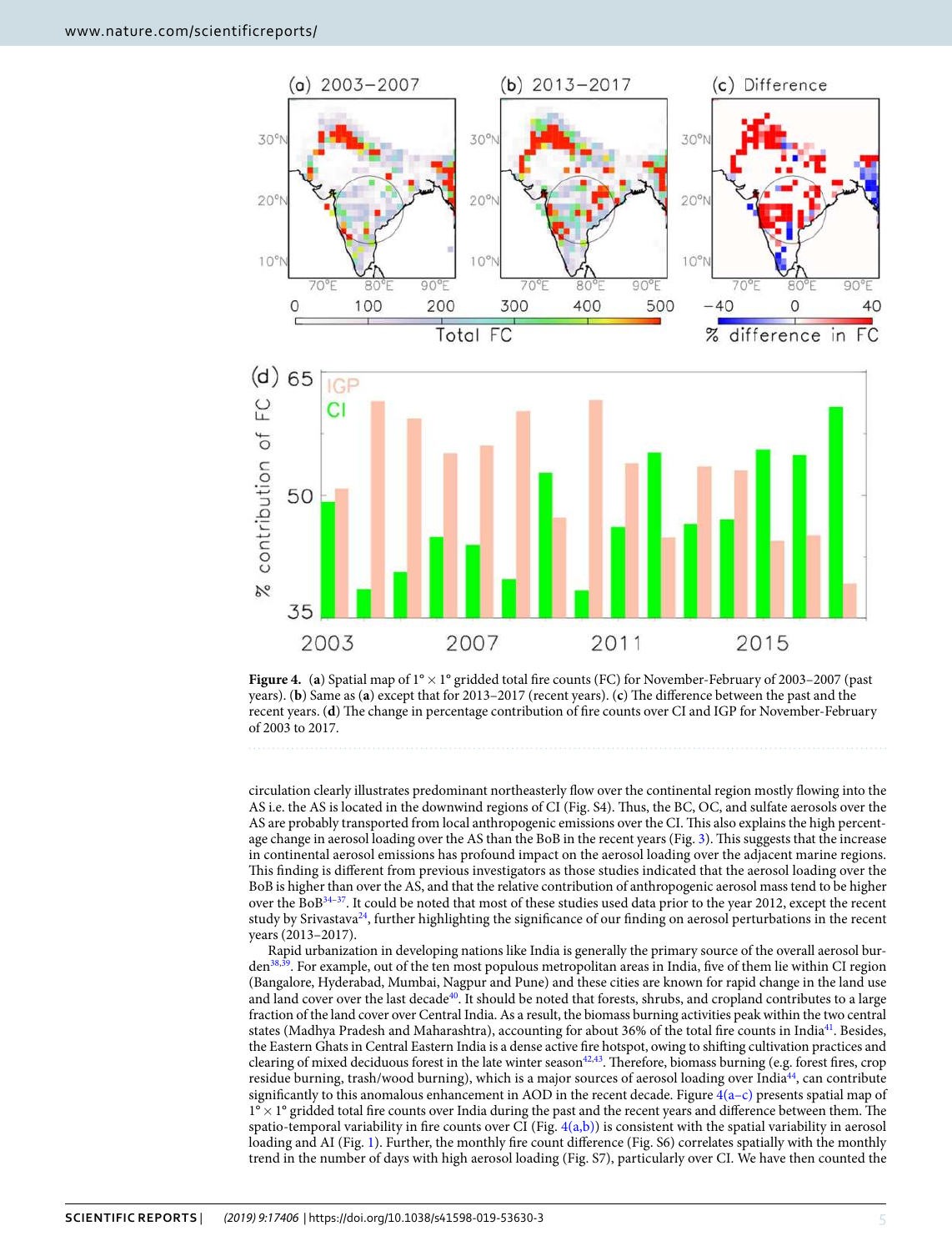number of fire hotspots for each year over IGP and CI, and calculated the percentage contribution of fire counts from both the regions. Note that the number of  $1^{\circ} \times 1^{\circ}$  gridded pixels in IGP and CI are equal (n = 75). The relative percentage of fire counts over CI and IGP are plotted in Fig. [4\(d\).](#page-4-0) The percentage contribution of fire counts over CI has increased at a rate of 20% from 2003 to 2017 indicating that the fire counts over CI is higher than that over IGP in the recent years. Thus, the greater rate of enhancement in high aerosol loading days over CI in the recent years (Fig.  $2(b)$ ) can be associated with relatively large enhancement in fire emissions over CI (Fig.  $4(c)$ ) compared to IGP. Moreover, a recent study show that a large fraction of aerosols from biomass burning activities over northern western states can also extend over parts of Central India[45](#page-8-12) as well as northwestern parts of Bay of Bengal[34](#page-8-3). Therefore, the observed enhancement in the recent aerosol loading over CI can be a combined result of rapid urbanization, enhanced localized fire emissions, and long-range transport of aerosols from the IGP region.

**Change in aerosol direct radiative forcing.** Aerosol direct radiative forcing counteracts, in part, the warming due to greenhouse gases<sup>[10](#page-7-7),[46](#page-8-13)</sup>, but the effects may vary temporally and spatially. High aerosol direct radi-ative forcing is usually found over India due to the combined effect of dust, smoke and other aerosols<sup>[32](#page-8-1)</sup>. In this section, we present the change in the ADRF at the top of the atmosphere, on the atmosphere and at the surface using MERRA-2 data. Figures S8–S10 presents the averaged spatial distribution of the ADRF at the TOA, on the atmosphere and at the surface, respectively, during the past and the recent years and the difference between these two time periods. Nair et al.<sup>[47](#page-8-14)</sup>, have shown that aerosol forcing at the TOA is modulated mostly by anthropogenic aerosols. It is clear that the increasing trends in aerosol loading over India and adjoining Seas, especially off the eastern and western coasts, led to increased cooling at the TOA in recent years (Fig. S8). Kaskaoutis et al. [34](#page-8-3), have observed significant fraction of soot aerosols over northwestern BoB during the winter. In fact, the aerosol-induced atmospheric forcing efficiency was found higher for the BoB  $(31 \text{ W/m}^2)$  as compared to the AS  $(18 \text{ W/m}^2)^{48}$  $(18 \text{ W/m}^2)^{48}$  $(18 \text{ W/m}^2)^{48}$ , but we find that ADRF on the atmosphere is higher over the AS in the recent years. It is apparent that there is increased atmospheric warming (Fig. S8), increased surface cooling (Fig. S9), and increased TOA cooling (Fig. S10) over India and adjoining Seas owing to increased aerosol loading (Figs. [1](#page-1-0) and [2](#page-2-0)) in the recent years.

To illustrate how the forcing has changed over the study period, we calculate ADRF for each region separately (Fig. S11). The overall atmospheric (positive) and surface (negative) forcing is highest over IGP compared to CI and adjoining Seas (Fig. S11). But, what is interesting is that the difference between the recent and the past years in atmospheric warming over CI (4.50 W/m<sup>2</sup>) overtakes IGP (2.01 W/m<sup>2</sup>) (Table S2). Concurrently, the mean difference in ADRF on the atmosphere between the recent and the past years is higher over the AS (3.67 W/m<sup>2</sup>) than that of the BoB (0.48 W/m<sup>2</sup>), as opposed to previous studies<sup>[48,](#page-8-15)[49](#page-8-16)</sup>. This suggests that aerosols exerted as much as seven times more atmospheric warming over the AS than the BoB in recent years. The regionally averaged ADRF on the surface and at the TOA are also higher over the AS than the BoB (Table S2), contradicting to the previous study which showed larger values over the BoB for February 2003<sup>[50](#page-8-17)</sup>. These findings imply that the increasing fire activity over CI has altered the forcing at much expected level over CI and downwind AS than the polluted IGP. The enhanced atmospheric heating and surface cooling over CI and the AS can lead to increase in lower tropospheric stability. The stable atmospheric condition would then favor more accumulation of aerosols close to the surface and can further accelerate occurrence of hazy days (Fig. S12), and thus, creating a positive feedback mechanism. Nonetheless, the increase in LTS can itself be influenced by the increase in aerosol-induced atmospheric warming<sup>[51](#page-8-18)</sup>. Therefore, this aerosol-LTS coupling can induce a positive feedback cycle on aerosol accumulation in the boundary layer and enhance aerosol loading over CI and the AS. Moreover, enhanced atmospheric stability may also enhance low-level cloud amount over the AS and the BoB, leading to a negative feedback on the climate system in a warming anthropogenic future.

#### **Conclusions**

Indian subcontinent, one of the world's fastest growing regions in terms of urbanization and population, is greatly vulnerable to particulate pollution. The winter time hazy scenarios and their radiation feedbacks exert a profound impact on the weather and climate. Using 15 years (2003–2017) of satellite and reanalysis datasets, this study investigates the trend in the number of hazy days (i.e. days with high aerosol loading) and the aerosol-induced direct radiation feedbacks on the surface-atmosphere system over India and adjoining Seas for the dry winter season (November–February).

The major findings of this study are as follows;

- 1. Overall, aerosol loading over India and adjoining Seas is rapidly increasing in the recent years.
- 2. The number of hazy days are increasing at the rate of about 2 days per year over India, with a higher rate over CI ( $\sim$ 2.6 days/year) than that of over IGP ( $\sim$ 1.7 days/year).
- 3. Since the AS is located downwind to the CI, the number of hazy days over the AS is also higher than that over the BoB during the dry winter season.
- 4. Collocated similar enhancements in UV aerosol index as that of AOD suggests the dominance of absorbing aerosols over Central India in the recent years.
- 5. Consequently, aerosol-induced atmospheric warming (4.50 W/m<sup>2</sup> ) and surface cooling (−9.44 W/m<sup>2</sup> ) due to aerosol direct radiative forcing is highest over CI as compared to other study regions in the recent years. The enhanced atmospheric warming over CI is about two-fold to that of over IGP (2.01  $W/m<sup>2</sup>$ ).
- 6. The higher aerosol loading over CI is attributed to the recent increase in biomass burning activities over the region.
- 7. Surprisingly, aerosols exerted as much as seven times more atmospheric warming over the AS in the recent years than over the BoB. This contradicts to majority of previous studies which showed higher atmospheric warming over the BoB than the AS during the winter season. This finding is substantiated by the mean changes in wind speed and lower tropospheric stability over CI and the AS.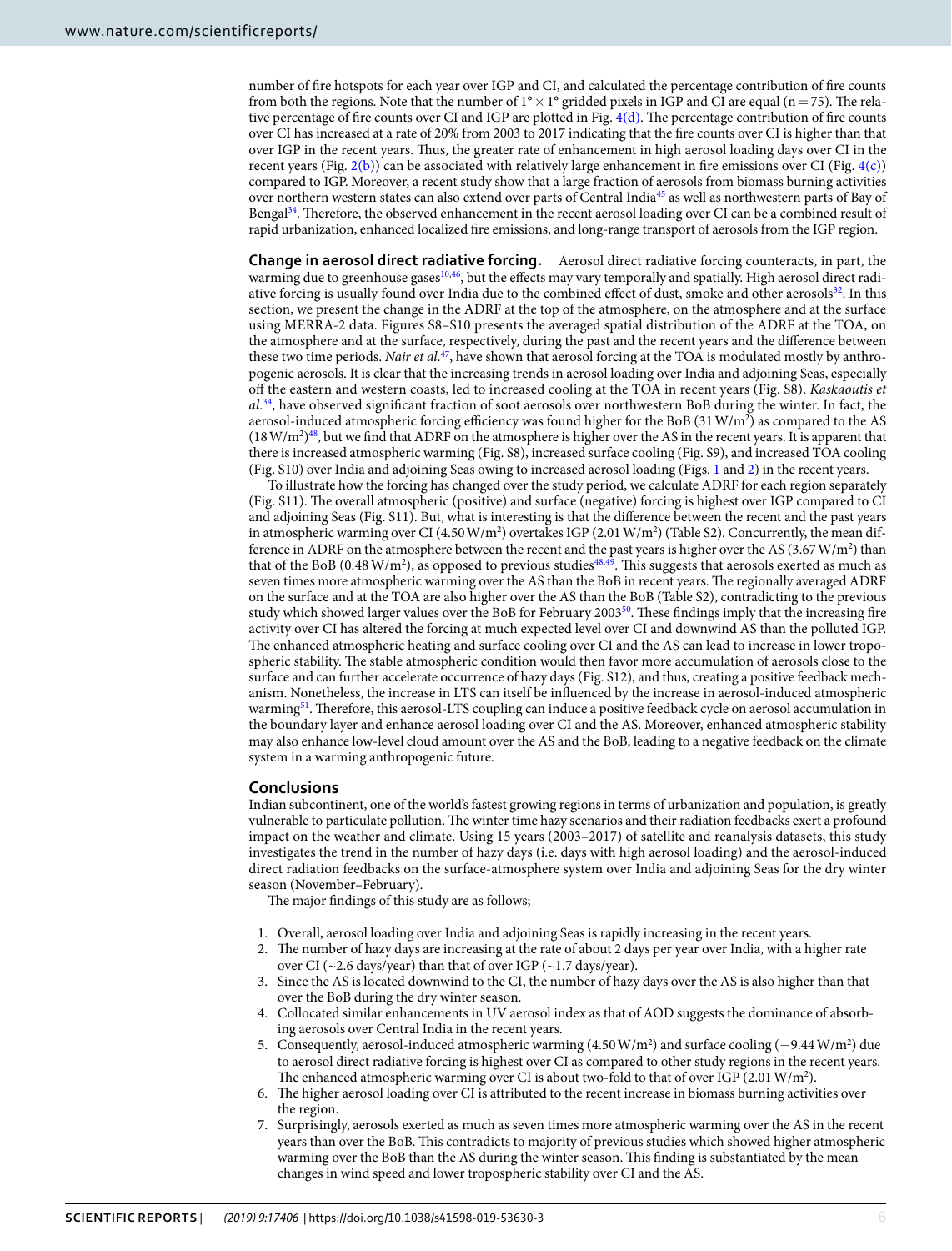Although the high aerosol loading is observed over IGP than other regions, our study reveals that aerosol loading over CI has escalated greatly in the recent years. Thus, our findings provide new insights to better constrain aerosols role in the climate over Indian subcontinent.

#### **Methods**

In this study, we have used the geographical region bounded by latitude, 7–38°N, and longitude, 66–94°E. This region further divided into four sub-regions viz., Indo-Gangetic Plain (IGP), Central India (CI), Arabian Sea (AS) and Bay of Bengal (BoB) (Fig. [1b\)](#page-1-0). The columnar composite AOD from Moderate-resolution Imaging Spectroradiometer (MODIS) onboard AQUA is used. The modeled aerosol species concentration (sulfate, BC, OC, sea salt, and dust) in terms of their optical depth and radiation fluxes are used from the Modern-Era Retrospective Analysis for Research and Application - version 2 (MERRA-2). These observations and modelled values at daily resolution over the time period from 2003 to 2017 for the time period from October through February are used. Also the composition of aerosols and the meteorological conditions have insignificant monthly variability during the dry winter season<sup>[18](#page-7-14)</sup>. Table S1 summarizes data products and their temporal and spatial resolution.

**MODIS.** The Moderate-resolution Imaging Spectroradiometer sensor onboard polar orbiting Earth Observing System (EOS) satellite AQUA flies at an altitude of 705 km, with a swath width of 2330 km and equator crossing at 13:30 local time. It measures the reflected solar radiance and terrestrial emission in a wavelength band ranging from 0.41–14.4 µm divided into 36 channels, categorized with horizontal resolutions varying between 0.25 and 1 square kilometer<sup>[52](#page-8-19)</sup>. Here, we have used the level3 Dark Target and Deep Blue combined AOD of collection 6.1 at 0.[55](#page-8-21) µm at a grid resolution of  $1^{\circ} \times 1^{\circ}$  [53–](#page-8-20)55. The estimated maximum uncertainty is approximately  $\pm$ 0.05  $\times$  AOD over Oceans and ±0.15 × AOD over continents. The technical details, algorithm and validation details can be found in Remer et al.<sup>[52](#page-8-19)</sup>. The collection 6 MODIS active fire location product at 1 km resolution was also used as proxy for biomass burning hot spots. The product utilizes thermal anomalies in infrared wavelengths (4 and  $11 \,\mathrm{\mu m}$ <sup>[56](#page-8-22)</sup>.

**OMI.** In addition to MODIS, AURA Ozone Monitoring Instrument (OMI) daily UV aerosol index (UV-AI) is used (OMAERUVd.003) in this analysis. AURA OMI is a nadir-viewing spectrometer onboard NASA's Aura satellite. It measures direct and backscattered solar radiation in the UV-visible range from 264 to 504 nm. The retrieval technique and validation is given in Bucsela et al.<sup>[57](#page-8-23)</sup>. UV-AI is based on a spectral contrast method in a UV region where the ozone absorption is negligible. Positive values of UV-AI indicate absorbing aerosols (smoke and dust) whereas near-zero or negative values indicate non-absorbing aerosols (sulfate and sea salt) and clouds<sup>[58](#page-8-24)</sup>. While, UV-AI is good indicator of absorbing aerosols, its value is dependent on the smoke plume altitude<sup>[59](#page-8-25)</sup>. The OMI retrieval algorithm for aerosol detection has been validated with ground-based measurements<sup>[60](#page-8-26)</sup>. OMI UV-AI is available from the NASA Goddard Earth Sciences, Data and Information Services Center (GES DISC; <http://disc.sci.gsfc.nasa.gov>).

**MERRA-2.** The Modern-Era Retrospective Analysis for Research and Application - version 2<sup>[61](#page-8-27)</sup> uses the Goddard Earth Observing System-5 (GEOS-5) atmospheric general circulation model<sup>[62](#page-8-28)</sup> that is coupled with the Goddard Global Ozone Chemistry Aerosol Radiation and Transport model (GOCART)[63](#page-8-29). The GOCART model simulates AOD for five major aerosol species like OC, BC, sea salt, dust and sulfate using multi-satellite based (MODIS,AVHRR and MISR) and ground-based (AERONET) AOD data. GEOS-5 model provides the data from 1980 to present in hourly and monthly gridded data with the resolution of 0.5° × 0.625° in latitude and longitude from the surface to the top layer of 0.01 hPa with 72 vertical levels<sup>[64](#page-8-30)</sup>. The MERRA-2 simulated AOD compares well with ground-based and satellite measurements globally<sup>[64,](#page-8-30)[65](#page-8-31)</sup>. It is freely available from NASA Goddard Earth Sciences (GES) Data and Information Services Center (DISC) <https://disc.gsfc.nasa.gov/>. In order to calculate clear-sky aerosol direct radiative forcing (ADRF) from the radiative fluxes from MERRA-2 data<sup>[65](#page-8-31)</sup>, the difference between the radiation flux under clear sky condition in the presence of aerosol and without aerosol is calculated. The hourly variables; SWGNTCLR (surface net downward shortwave flux assuming clear-sky), SWGNTCLRCLN (surface net downward shortwave flux assuming clear-sky and no aerosol), LWGNTCLR (surface net downward longwave flux assuming clear sky) and LWGNTCLRCLN (surface net downward longwave flux assuming clear-sky and no aerosol) are used to calculate ADRF at surface (ADRF<sub>SURF</sub>). Concurrently, ADRF at the top of the atmosphere (ADRF<sub>TOA</sub>) is calculated from hourly variables, SWTNTCLR (TOA net downward shortwave flux assuming clear sky), SWTNTCLRCLN (TOA net downward shortwave flux assuming clear-sky and no aerosol), LWTUPCLR (upwelling longwave flux at TOA assuming clear-sky) and LWTUPCLRCLN (upwelling longwave flux at TOA assuming clear-sky and no aerosol). These radiation variables can be found in the MERRA-2 product, tavg1\_2d\_rad\_Nx. Overall, MERRA-2 simulated radiative fluxes agrees well with CERES EBAF Edition 2.8 satellite product over 2001–2015[66](#page-8-32). MERRA-2 simulated both shortwave and longwave radiative fluxes are used to derive the total aerosol direct radiative forcing (ARDF). ADRF at the surface (ADRF<sub>SUR</sub>) and at top of the atmosphere ( $ADRF<sub>TOA</sub>$ ) are calculated by the following formula.

> $\text{ADRF}_{\text{SUR}} = (\text{SWGNTCLR} + \text{LWGNTCLR}) - (\text{SWGNTCLRCLN} + \text{LWGNTCLRCLN})$  $\text{ADRF}_{\text{TOA}} = (\text{SWTNTCLR} + \text{LWTUPCLR}) - (\text{SWTNTCLRCLN} + \text{LWTUPCLRCLN})$

The ADRF on the atmosphere, which indicates the energy trapped by all aerosols in the atmosphere, is calculated by taking the difference between ADRF at the TOA and ADRF at the surface.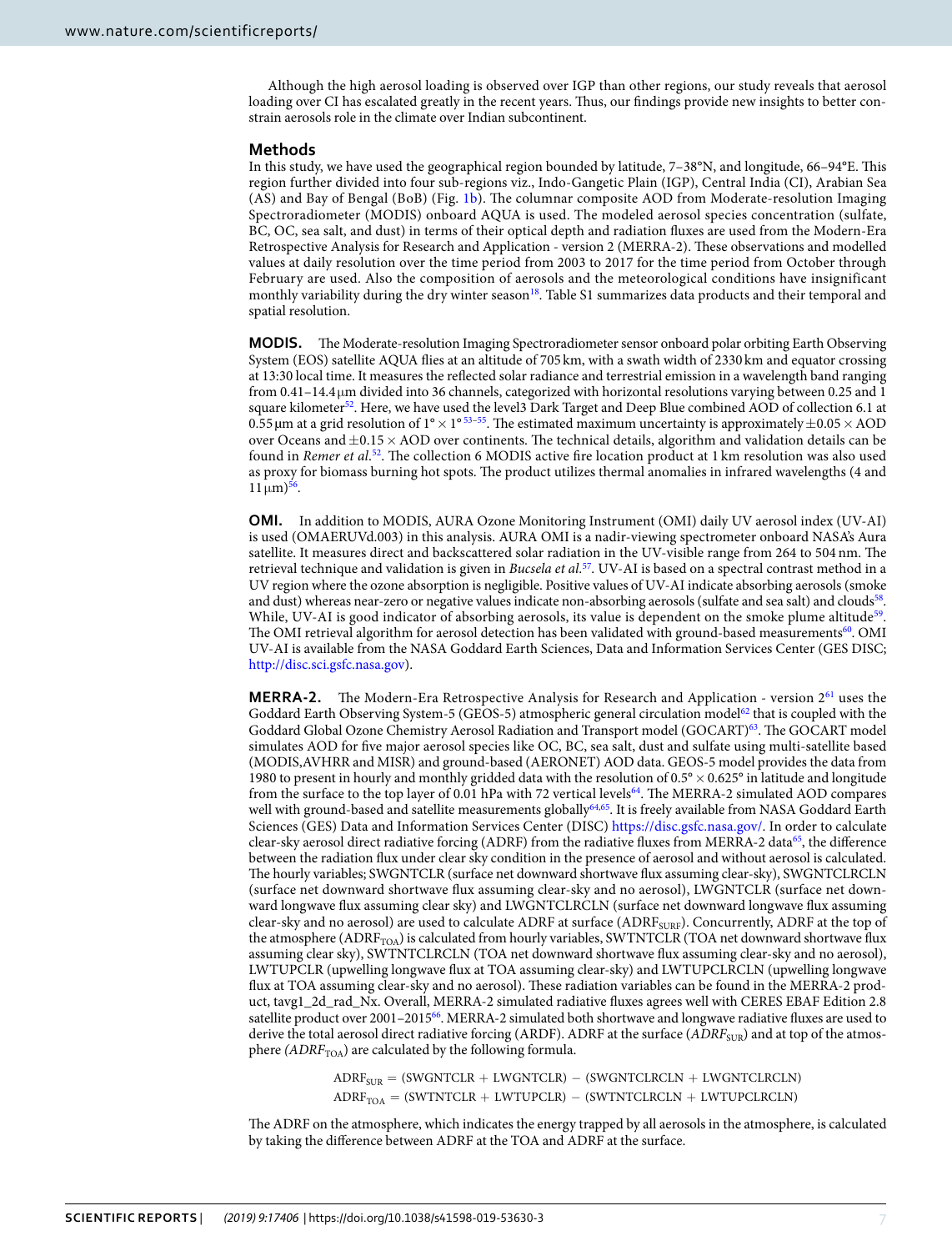**GDAS.** We used potential temperature at the free troposphere pressure level (i.e. 700 hPa) and the surface to calculate lower tropospheric stability (LTS) using the NOAA-NCEP (National Oceanic and Atmospheric Administration National Centers for Environmental Prediction) Global Data Assimilation System (GDAS) assimilated meteorological datasets<sup>[67](#page-8-33)</sup>. The variables are available at  $1^{\circ} \times 1^{\circ}$  spatial resolution with 21 vertical levels (1000 hPa −100 hPa) at synoptic hours. LTS is calculated as; LTS =  $\theta_{700} - \theta_{surface}$ .

#### **Data availability**

Satellite (MODIS-AQUA and AURA-OMI) and model reanalysis (MERRA-2) datasets are freely accessible to the public from irrespective websites (Refer to Table S1 in the Supplementary Material).

Received: 21 June 2019; Accepted: 29 October 2019;

Published online: 22 November 2019

#### **References**

- <span id="page-7-0"></span> 1. Andrews, E. et al. Climatology of aerosol radiative properties in the free troposphere. Atmos. Res. **102**, 365–393, [https://doi.](https://doi.org/10.1016/j.atmosres.2011.08.017) [org/10.1016/j.atmosres.2011.08.017](https://doi.org/10.1016/j.atmosres.2011.08.017) (2011).
- <span id="page-7-10"></span>2. Babu, S. S. et al. Trends in aerosol optical depth over Indian region: Potential causes and impact indicators. J. Geophys. Res. Atmos. **118**(11), 794–711,806, <https://doi.org/10.1002/2013JD020507> (2013).
- <span id="page-7-1"></span> 3. Putaud, J. P. et al. A European aerosol phenomenology – 3: Physical and chemical characteristics of particulate matter from 60 rural, urban, and kerbside sites across Europe. Atmos. Environ. **44**, 1308–1320,<https://doi.org/10.1016/j.atmosenv.2009.12.011>(2010).
- <span id="page-7-2"></span> 4. Moorthy, K. K., Satheesh, S. K., Babu, S. S. & Dutt, C. B. S. Integrated Campaign for Aerosols, gases and Radiation Budget (ICARB): An overview. J. Earth Syst. Sci. **117**, 243–262, <https://doi.org/10.1007/s12040-008-0029-7>(2008).
- 5. Tripathi, S. N. et al. Measurements of atmospheric parameters during Indian Space Research Organization Geosphere Biosphere Programme Land Campaign II at a typical location in the Ganga basin: 1. Physical and optical properties. J. Geophys. Res. Atmos. **111**,<https://doi.org/10.1029/2006JD007278> (2006).
- <span id="page-7-3"></span> 6. Quinn, P. K. & Bates, T. S. Regional aerosol properties: Comparisons of boundary layer measurements from ACE 1, ACE 2, Aerosols99, INDOEX, ACE Asia, TARFOX, and NEAQS. J. Geophys. Res. Atmos. **110**, <https://doi.org/10.1029/2004jd004755> (2005).
- <span id="page-7-4"></span> 7. Remer, L. A. et al. Global aerosol climatology from the MODIS satellite sensors. J. Geophys. Res. Atmos. **113**, [https://doi.](https://doi.org/10.1029/2007JD009661) [org/10.1029/2007JD009661](https://doi.org/10.1029/2007JD009661) (2008).
- <span id="page-7-5"></span>8. Holben, B. N. et al. AERONET-A Federated Instrument Network and Data Archive for Aerosol Characterization. Remote Sens. Environ. **66**, 1–16, [https://doi.org/10.1016/S0034-4257\(98\)00031-5](https://doi.org/10.1016/S0034-4257(98)00031-5) (1998).
- <span id="page-7-6"></span> 9. IPCC. Climate Change 2013: The Physical Science Basis. Contribution of Working Group I to the Fifth Assessment Report of the Intergovernmental Panel on Climate Change, [Stocker, T. F. et al. (ed.)]. Cambridge University Press, Cambridge, United Kingdom and New York, NY, USA, 1535 pp (2013).
- <span id="page-7-7"></span> 10. Storelvmo, T., Leirvik, T., Lohmann, U., Phillips, P. C. B. & Wild, M. Disentangling greenhouse warming and aerosol cooling to reveal Earth's climate sensitivity. Nat. Geosci. **9**, 286,<https://doi.org/10.1038/ngeo2670>
- <span id="page-7-8"></span> 11. David, L. M. et al. Aerosol Optical Depth Over India. J. Geophys. Res. Atmos. **123**, 3688–3703, <https://doi.org/10.1002/2017JD027719> (2018).
- 12. Kaskaoutis, D. G., Badarinath, K. V. S., Kharol, K. S., Sharma, R. A. & Kambezidis, H. D. Variations in the aerosol optical properties and types over the tropical urban site of Hyderabad, India. J. Geophys. Res. Atmos. **114**,<https://doi.org/10.1029/2009JD012423> (2009).
- <span id="page-7-9"></span> 13. Satheesh, S. K., Moorthy, K. K., Kaufman, Y. J. & Takemura, T. Aerosol optical depth, physical properties and radiative forcing over the Arabian Sea. Meteorol. Atmos. Phys. **91**, 45–62,<https://doi.org/10.1007/s00703-004-0097-4> (2006).
- <span id="page-7-11"></span> 14. Pan, X. et al. A multi-model evaluation of aerosols over South Asia: common problems and possible causes. Atmos. Chem. Phys. **15**, 5903–5928, <https://doi.org/10.5194/acp-15-5903-2015> (2015).
- <span id="page-7-12"></span> 15. Prijith, S. S., Rajeev, K., Thampi, B. V., Nair, S. K. & Mohan, M. Multi-year observations of the spatial and vertical distribution of aerosols and the genesis of abnormal variations in aerosol loading over the Arabian Sea during Asian summer monsoon season. J. Atmospheric Sol.-Terr. Phys. **105–106**, 142–151,<https://doi.org/10.1016/j.jastp.2013.09.009>(2013).
- <span id="page-7-13"></span> 16. Burney, J. & Ramanathan, V. Recent climate and air pollution impacts on Indian agriculture. Proc. Natl. Acad. Sci. USA **111**, 16319–16324, <https://doi.org/10.1073/pnas.1317275111>(2014).
- 17. Chameides, W. L. et al. Case study of the effects of atmospheric aerosols and regional haze on agriculture: An opportunity to enhance crop yields in China through emission controls? Proc. Natl. Acad. Sci. USA **96**, 13626–13633, [https://doi.org/10.1073/](https://doi.org/10.1073/pnas.96.24.13626) [pnas.96.24.13626](https://doi.org/10.1073/pnas.96.24.13626) (1999).
- <span id="page-7-14"></span> 18. Latha, R., Murthy, B. S., Lipi, K., Srivastava, M. K. & Kumar, M. Absorbing Aerosols, Possible Implication to Crop Yield - A Comparison between IGB Stations. Aerosol Air Qual. Res. **17**, 693–705,<https://doi.org/10.4209/aaqr.2016.02.0054> (2017).
- <span id="page-7-15"></span> 19. Sarangi, C., Kanawade, V. P., Tripathi, S. N., Thomas, A. & Ganguly, D. Aerosol-induced intensification of cooling effect of clouds during Indian summer monsoon. Nat. Commun. **9**, 3754, <https://doi.org/10.1038/s41467-018-06015-5> (2018).
- <span id="page-7-16"></span> 20. Dey, S. & Di Girolamo, L. A decade of change in aerosol properties over the Indian subcontinent. Geophys. Res. Lett. **38**, [https://doi.](https://doi.org/10.1029/2011GL048153) [org/10.1029/2011GL048153](https://doi.org/10.1029/2011GL048153) (2011).
- <span id="page-7-22"></span> 21. Moorthy, K. K., Babu, S. S., Manoj, M. R. & Satheesh, S. K. Buildup of aerosols over the Indian Region. Geophys. Res. Lett. **40**, 1011–1014, <https://doi.org/10.1002/grl.50165>(2013).
- <span id="page-7-19"></span> 22. Kaskaoutis, D. G. et al. Variability and trends of aerosol properties over Kanpur, northern India using AERONET data (2001–10). Environ. Res. Lett. **7**, 024003 (2012).
- <span id="page-7-21"></span> 23. Ramachandran, S., Kedia, S. & Srivastava, R. Aerosol optical depth trends over different regions of India. Atmos. Environ. **49**, 338–347,<https://doi.org/10.1016/j.atmosenv.2011.11.017> (2012).
- <span id="page-7-23"></span> 24. Srivastava, R. Trends in aerosol optical properties over South Asia. Int. J. Climatol. **37**, 371–380, <https://doi.org/10.1002/joc.4710>  $(2017)$
- <span id="page-7-20"></span>25. Hsu, N. C. et al. Global and regional trends of aerosol optical depth over land and ocean using SeaWiFS measurements from 1997 to 2010. Atmos. Chem. Phys. **12**, 8037–8053,<https://doi.org/10.5194/acp-12-8037-2012> (2012).
- <span id="page-7-18"></span> 26. Dey, S. et al. Variability of outdoor fine particulate (PM2.5) concentration in the Indian Subcontinent: A remote sensing approach. Remote Sens. Environ. **127**, 153–161,<https://doi.org/10.1016/j.rse.2012.08.021> (2012).
- <span id="page-7-24"></span>27. Kumar, M. et al. Long-term aerosol climatology over Indo-Gangetic Plain: Trend, prediction and potential source fields. Atmos. Environ. **180**, 37–50,<https://doi.org/10.1016/j.atmosenv.2018.02.027>(2018).
- <span id="page-7-17"></span> 28. Manoj, M. R., Satheesh, S. K., Moorthy, K. K., Gogoi, M. M. & Babu, S. S. Decreasing Trend in Black Carbon Aerosols Over the Indian Region. Geophys. Res. Lett. **46**, 2903–2910,<https://doi.org/10.1029/2018GL081666>(2019).
- <span id="page-7-25"></span> 29. Sarangi, C., Tripathi, S. N., Kanawade, V. P., Koren, I. & Pai, D. S. Investigation of the aerosol–cloud–rainfall association over the Indian summer monsoon region. Atmos. Chem. Phys. **17**, 5185–5204,<https://doi.org/10.5194/acp-17-5185-2017> (2017).
- <span id="page-7-26"></span> 30. Koren, I., Kaufman, Y. J., Rosenfeld, D., Remer, L. A. & Rudich, Y. Aerosol invigoration and restructuring of Atlantic convective clouds. Geophys. Res. Lett. **32**,<https://doi.org/10.1029/2005gl023187>(2005).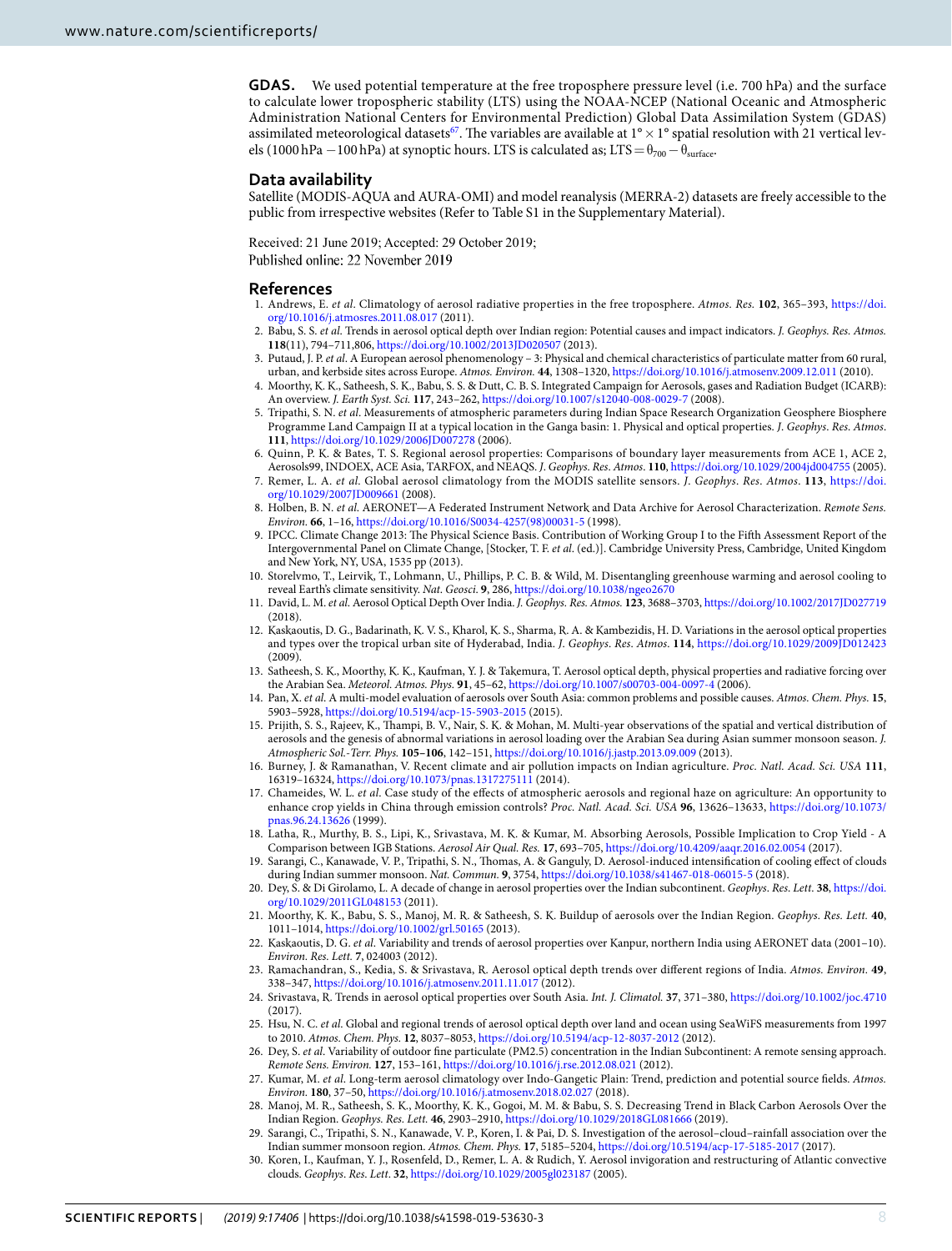- <span id="page-8-0"></span> 31. Gaur, A., Tripathi, S. N., Kanawade, V. P., Tare, V. & Shukla, S. P. Four-year measurements of trace gases (SO2, NOx, CO, and O3) at an urban location, Kanpur, in Northern India. J. Atmos. Chem. **71**, 283–301,<https://doi.org/10.1007/s10874-014-9295-8> (2014).
- <span id="page-8-1"></span> 32. Kaufman, Y. J., Tanré, D. & Boucher, O. A satellite view of aerosols in the climate system. Nature **419**, 215, [https://doi.org/10.1038/](https://doi.org/10.1038/nature01091) [nature01091](https://doi.org/10.1038/nature01091) (2002).
- <span id="page-8-2"></span> 33. Krishna Moorthy, K., Suresh Babu, S., Manoj, M. R. & Satheesh, S. K. Buildup of aerosols over the Indian Region. Geophys. Res. Lett. **40**, 1011–1014,<https://doi.org/10.1002/grl.50165> (2013).
- <span id="page-8-3"></span> 34. Kaskaoutis, D. G. et al. Extremely large anthropogenic-aerosol contribution to total aerosol load over the Bay of Bengal during winter season. Atmos. Chem. Phys. **11**, 7097–7117,<https://doi.org/10.5194/acp-11-7097-2011>(2011).
- 35. Lawrence, M. G. & Lelieveld, J. Atmospheric pollutant outflow from southern Asia: a review. Atmos. Chem. Phys. **10**, 11017–11096, <https://doi.org/10.5194/acp-10-11017-2010>(2010).
- 36. Ramachandran, S. & Jayaraman, A. Spectral aerosol optical depths over Bay of Bengal and Chennai: II-sources, anthropogenic influence and model estimates. Atmos. Environ. **37**, 1951–1962, [https://doi.org/10.1016/S1352-2310\(03\)00084-0](https://doi.org/10.1016/S1352-2310(03)00084-0) (2003).
- <span id="page-8-4"></span> 37. Sanwlani, N., Chauhan, P. & Navalgund, R. R. Characterization and transport of aerosols over the Bay of Bengal during the winter monsoon: a comparative study using in-situ and satellite measurements. Int. J. Remote Sens. **32**, 1253–1267, [https://doi.](https://doi.org/10.1080/01431160903527454) [org/10.1080/01431160903527454](https://doi.org/10.1080/01431160903527454) (2011).
- <span id="page-8-5"></span> 38. Han, L., Zhou, W. & Li, W. Growing Urbanization and the Impact on Fine Particulate Matter (PM2.5) Dynamics. Sustainability **10**, 1696,<https://doi.org/10.3390/su10051696> (2018).
- <span id="page-8-6"></span> 39. Haque, I. & Patel, P. P. Growth of metro cities in India: trends, patterns and determinants. Urban Res. Pract. **11**, 338–377, [https://doi.](https://doi.org/10.1080/17535069.2017.1344727) [org/10.1080/17535069.2017.1344727](https://doi.org/10.1080/17535069.2017.1344727) (2018).
- <span id="page-8-7"></span> 40. Rathee, G. In Urbanization in Asia: Governance, Infrastructure and the Environment (eds Kala Seetharam Sridhar & Guanghua Wan) 215-238 (Springer India, 2014).
- <span id="page-8-8"></span> 41. Sahu, L. K. et al. Regional biomass burning trends in India: Analysis of satellite fire data. J. Earth Syst. Sci. **124**, 1377–1387, [https://](https://doi.org/10.1007/s12040-015-0616-3) [doi.org/10.1007/s12040-015-0616-3](https://doi.org/10.1007/s12040-015-0616-3) (2015).
- <span id="page-8-9"></span> 42. Prasad, V. K., Badarinath, K. V. S. & Eaturu, A. Biophysical and anthropogenic controls of forest fires in the Deccan Plateau, India. J. Environ. Manage. **86**, 1–13, <https://doi.org/10.1016/j.jenvman.2006.11.017> (2008).
- <span id="page-8-10"></span> 43. Vadrevu, K. P., Lasko, K., Giglio, L. & Justice, C. Vegetation fires, absorbing aerosols and smoke plume characteristics in diverse biomass burning regions of Asia. Environ. Res. Lett. **10**, 105003,<https://doi.org/10.1088/1748-9326/10/10/105003> (2015).
- <span id="page-8-11"></span> 44. Venkataraman, C. et al. Emissions from open biomass burning in India: Integrating the inventory approach with high-resolution Moderate Resolution Imaging Spectroradiometer (MODIS) active-fire and land cover data. Glob. Biogeochem. Cycles **20**, [https://doi.](https://doi.org/10.1029/2005gb002547) [org/10.1029/2005gb002547](https://doi.org/10.1029/2005gb002547) (2006).
- <span id="page-8-12"></span> 45. Sarkar, S., Singh, R. P. & Chauhan, A. Crop Residue Burning in Northern India: Increasing Threat to Greater India. J. Geophys. Res. Atmos. **123**, 6920–6934,<https://doi.org/10.1029/2018jd028428> (2018).
- <span id="page-8-13"></span> 46. Wild, M. et al. From Dimming to Brightening: Decadal Changes in Solar Radiation at Earth's Surface. Science **308**, 847–850, [https://](https://doi.org/10.1126/science.1103215) [doi.org/10.1126/science.1103215](https://doi.org/10.1126/science.1103215) (2005).
- <span id="page-8-14"></span> 47. Nair, V. S., Babu, S. S., Manoj, M. R., Moorthy, K. K. & Chin, M. Direct radiative effects of aerosols over South Asia from observations and modeling. Clim. Dyn. **49**, 1411–1428, <https://doi.org/10.1007/s00382-016-3384-0>(2017).
- <span id="page-8-15"></span> 48. Moorthy, K. K., Nair, V. S., Babu, S. S. & Satheesh, S. K. Spatial and vertical heterogeneities in aerosol properties over oceanic regions around India: Implications for radiative forcing. Q. J. Royal Meteorol. Soc. **135**, 2131–2145,<https://doi.org/10.1002/qj.525>(2009).
- <span id="page-8-16"></span> 49. Dey, S., Sarkar, S. & Singh, R. P. Comparison of aerosol radiative forcing over the Arabian Sea and the Bay of Bengal. Adv. Space Res. **33**, 1104–1108, [https://doi.org/10.1016/S0273-1177\(03\)00737-3](https://doi.org/10.1016/S0273-1177(03)00737-3) (2004).
- <span id="page-8-17"></span> 50. Vinoj, V., Babu, S. S., Satheesh, S. K., Moorthy, K. K. & Kaufman, Y. J. Radiative forcing by aerosols over the Bay of Bengal region derived from shipborne, island-based, and satellite (Moderate-Resolution Imaging Spectroradiometer) observations. J. Geophys. Res. Atmos. 1**09**,<https://doi.org/10.1029/2003JD004329> (2004).
- <span id="page-8-18"></span> 51. Sarangi, C., Tripathi, S. N., Mishra, A. K., Goel, A. & Welton, E. J. Elevated aerosol layers and their radiative impact over Kanpur during monsoon onset period. J. Geophys. Res. Atmos. **121**, 7936–7957,<https://doi.org/10.1002/2015jd024711> (2016).
- <span id="page-8-19"></span> 52. Remer, L. A. et al. The MODIS Aerosol Algorithm, Products, and Validation. J. Atmos. Sci. **62**, 947–973, [https://doi.org/10.1175/](https://doi.org/10.1175/jas3385.1) [jas3385.1](https://doi.org/10.1175/jas3385.1) (2005).
- <span id="page-8-20"></span> 53. Levy, R. C. et al. The Collection 6 MODIS aerosol products over land and ocean. Atmos. Meas. Tech. **6**, 2989–3034, [https://doi.](https://doi.org/10.5194/amt-6-2989-2013) [org/10.5194/amt-6-2989-2013](https://doi.org/10.5194/amt-6-2989-2013) (2013).
- 54. Hsu, N. C. et al. Enhanced Deep Blue aerosol retrieval algorithm: The second generation. J. Geophys. Res. Atmos. **118**, 9296–9315, <https://doi.org/10.1002/jgrd.50712>(2013).
- <span id="page-8-21"></span> 55. Sayer, A. M. et al. MODIS Collection 6 aerosol products: Comparison between Aqua's e-Deep Blue, Dark Target, and "merged" data sets, and usage recommendations. J. Geophys. Res. Atmos. **119**(13), 965–913,989,<https://doi.org/10.1002/2014jd022453> (2014).
- <span id="page-8-22"></span> 56. Giglio, L., Descloitres, J., Justice, C. O. & Kaufman, Y. J. An Enhanced Contextual Fire Detection Algorithm for MODIS. Remote Sens. Environ. **87**, 273–282, [https://doi.org/10.1016/S0034-4257\(03\)00184-6](https://doi.org/10.1016/S0034-4257(03)00184-6) (2003).
- <span id="page-8-23"></span> 57. Bucsela, E. J. et al. A new stratospheric and tropospheric NO2 retrieval algorithm for nadir-viewing satellite instruments: applications to OMI. Atmos. Meas. Tech. **6**, 2607–2626,<https://doi.org/10.5194/amt-6-2607-2013> (2013).
- <span id="page-8-24"></span>Torres, O. et al. Aerosols and surface UV products from Ozone Monitoring Instrument observations: An overview. Journal of Geophysical Research: Atmospheres **112**, <https://doi.org/10.1029/2007jd008809>(2007).
- <span id="page-8-25"></span>59. Eck, T. F. et al. Characterization of the optical properties of biomass burning aerosols in Zambia during the 1997 ZIBBEE field campaign. J. Geophys. Res. Atmos. **106**, 3425–3448,<https://doi.org/10.1029/2000jd900555> (2001).
- <span id="page-8-26"></span> 60. Curier, R. L. et al. Retrieval of aerosol optical properties from OMI radiances using a multiwavelength algorithm: Application to western Europe J. Geophys. Res. Atmos. **113**,<https://doi.org/10.1029/2007jd008738> (2008).
- <span id="page-8-27"></span> 61. Gelaro, R. et al. The Modern-Era Retrospective Analysis for Research and Applications, Version 2 (MERRA-2). J. Climatol. **30**, 5419–5454, <https://doi.org/10.1175/jcli-d-16-0758.1>(2017).
- <span id="page-8-28"></span> 62. Molod, A., Takacs, L., Suarez, M. & Bacmeister, J. Development of the GEOS-5 atmospheric general circulation model: evolution from MERRA to MERRA2. Geosci. Model Dev. **8**, 1339–1356,<https://doi.org/10.5194/gmd-8-1339-2015> (2015).
- <span id="page-8-29"></span> 63. Chin, M. et al. Tropospheric aerosol optical thickness from the GOCART model and comparisons with satellite and Sun photometer measurements. J. Atmos. Sci. **59**, 461–483, 10.1175/1520-0469(2002)059<0461:Taotft>2.0.Co;2 (2002).
- <span id="page-8-30"></span> 64. Buchard, V. et al. The MERRA-2 Aerosol Reanalysis, 1980 Onward. Part II: Evaluation and Case Studies. J. Clim. **30**, 6851–6872, <https://doi.org/10.1175/jcli-d-16-0613.1>(2017).
- <span id="page-8-31"></span> 65. Randles, C. A. et al. The MERRA-2 Aerosol Reanalysis, 1980 Onward. Part I: System Description and Data Assimilation Evaluation. J. Clim. **30**, 6823–6850,<https://doi.org/10.1175/jcli-d-16-0609.1>(2017).
- <span id="page-8-32"></span> 66. Hinkelman, L. M. The Global Radiative Energy Budget in MERRA and MERRA-2: Evaluation with Respect to CERES EBAF Data. J. Clim. **32**, 1973–1994,<https://doi.org/10.1175/jcli-d-18-0445.1>(2019).
- <span id="page-8-33"></span> 67. David, F. P. & John, C. D. The National Meteorological Center's Spectral Statistical-Interpolation Analysis System. Mon. Weather Rev. **120**, 1747–1763, [https://doi.org/10.1175/1520-0493\(1992\)120](https://doi.org/10.1175/1520-0493(1992)120) (1992).